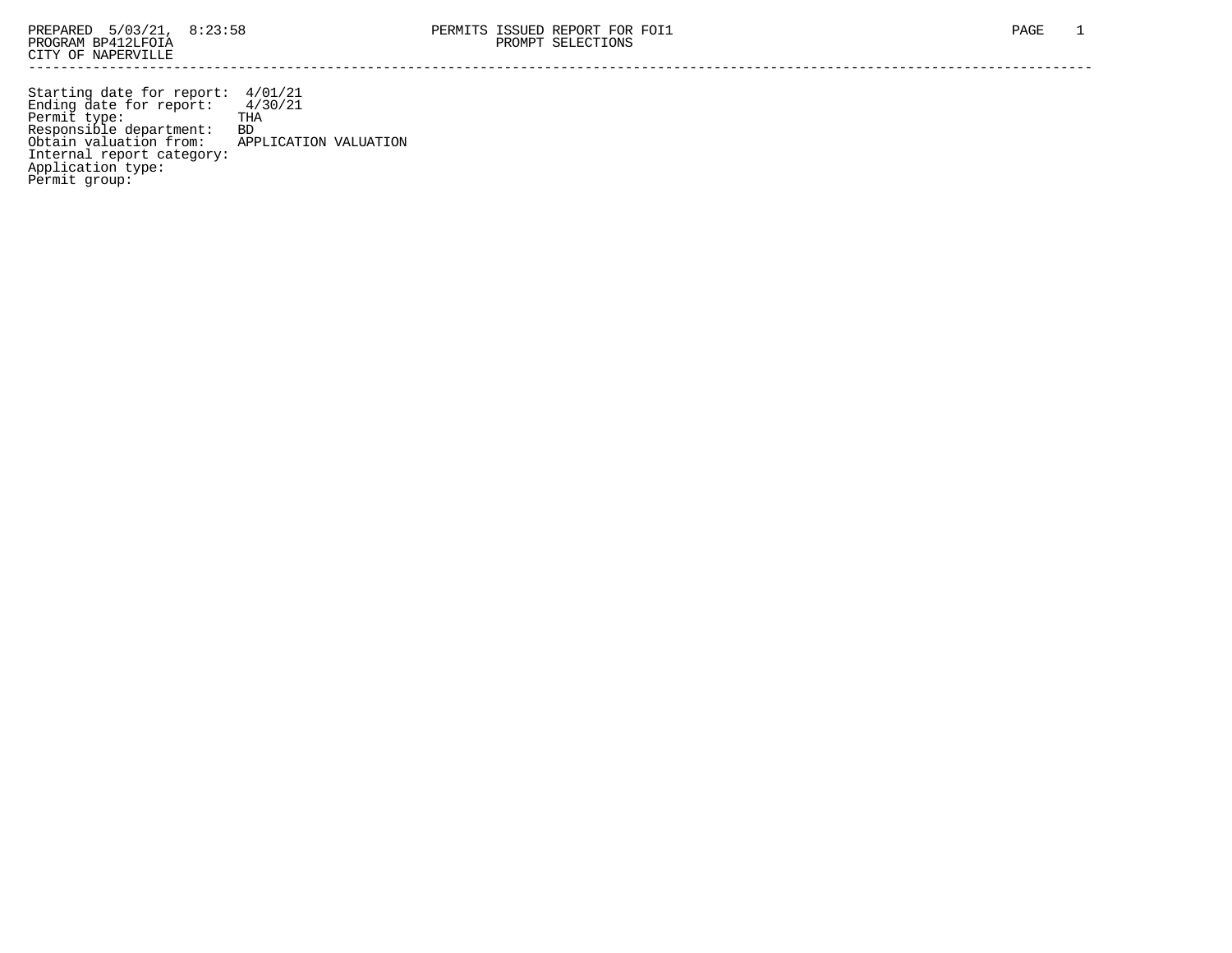## PREPARED 5/03/21, 8:23:58 PERMITS ISSUED REPORT<br>PROGRAM BP412LFOI1 PAGE 1 PROGRAM BP412LFOI1 4/01/21 THRU 4/30/21 CITY OF NAPERVILLE **Example 20** CITY OF NAPERVILLE PERMIT TYPE - THA TOWNHOUSE PERMIT OBTAINED VALUATION FROM APPLICATION VALUATION

| APPLICATION APPLICATION TYPE AND DESCRIPTION<br>DATE<br>VALUATION                                                                                                                                                                                                                                            | Parcel Number<br>Alternate ID Code | PROPERTY OWNER/<br>CONTRACTOR                                                                                 |
|--------------------------------------------------------------------------------------------------------------------------------------------------------------------------------------------------------------------------------------------------------------------------------------------------------------|------------------------------------|---------------------------------------------------------------------------------------------------------------|
| 20-00003285 THA TOWNHOUSE APPLICATION                                                                                                                                                                                                                                                                        | 920 E CHICAGO AV                   |                                                                                                               |
| $      9/08/20$ \$1000000<br>Contractor #: 630-470-9442                                                                                                                                                                                                                                                      |                                    |                                                                                                               |
| STRUCTURE - 000 000 1 BLDG 5 UNITS<br>PERMIT TYPE - THA 00 TOWNHOUSE PERMIT<br>-----------                                                                                                                                                                                                                   | ISSUE DATE<br>4/15/21              | SUBCONTRACTOR(S)<br>DEPENDABLE PLUMBING INC<br>APEX EXTERIORS INC - SO ELGIN<br>LITTLE ELECTRICAL CONTRACTORS |
| 20-00003286 THA TOWNHOUSE APPLICATION                                                                                                                                                                                                                                                                        | 924 E CHICAGO AV                   |                                                                                                               |
| $\frac{9}{08/20}$ \$1000000 $\frac{1}{20}$ x + 000000 $\frac{1}{20}$ + 0.000 $\frac{20}{20}$ + 0.000 $\frac{1}{20}$ + 0.000 $\frac{1}{20}$ + 0.000 $\frac{1}{20}$ + 0.000 $\frac{1}{20}$ + 0.000 $\frac{1}{20}$ + 0.000 $\frac{1}{20}$ + 0.000 $\frac{1}{20}$ + 0.000 $\frac{$<br>Contractor #: 630-470-9442 |                                    | D-08184170260034N1844-086 LAKEWEST CUSTOM HOMES-EWING                                                         |
| STRUCTURE - 000 000 1 BLDG 5 UNITS<br>PERMIT TYPE - THA 00 TOWNHOUSE PERMIT<br>------------                                                                                                                                                                                                                  | ISSUE DATE<br>4/15/21              | SUBCONTRACTOR(S)<br>DEPENDABLE PLUMBING INC<br>APEX EXTERIORS INC - SO ELGIN<br>LITTLE ELECTRICAL CONTRACTORS |
| 21-00000172 THA TOWNHOUSE APPLICATION                                                                                                                                                                                                                                                                        | 4470 MONROE CT                     |                                                                                                               |
| $------$ 1/21/21 \$149500<br>Contractor #: 630-577-5213                                                                                                                                                                                                                                                      |                                    | W-01064000160 N1777-196 MI HOMES OF CHICAGO                                                                   |
| STRUCTURE - 000 000 1 BLDG 4 UNITS<br>PERMIT TYPE - THA 00 TOWNHOUSE PERMIT                                                                                                                                                                                                                                  | ISSUE DATE<br>4/02/21              | SUBCONTRACTOR(S)<br>BESTLER CORP.<br>AL'S FAMILY & SEWER<br>BRADLEY ENTERPRISES/OSWEGO<br>INLAND ELECTRIC     |
| ----------<br>21-00000173 THA TOWNHOUSE APPLICATION                                                                                                                                                                                                                                                          | 4472 MONROE CT                     |                                                                                                               |
| $--------- 1/21/21$ \$149500<br>Contractor #: 630-577-5213                                                                                                                                                                                                                                                   |                                    | W-01064000160 N1777-196 MI HOMES OF CHICAGO                                                                   |
| STRUCTURE - 000 000 1 BLDG 4 UNITS<br>PERMIT TYPE - THA 00 TOWNHOUSE PERMIT                                                                                                                                                                                                                                  | <b>ISSUE DATE</b><br>4/02/21       | SUBCONTRACTOR(S)<br>BESTLER CORP.<br>AL'S FAMILY & SEWER<br>BRADLEY ENTERPRISES/OSWEGO<br>INLAND ELECTRIC     |
| 21-00000174 THA TOWNHOUSE APPLICATION                                                                                                                                                                                                                                                                        | 4474 MONROE CT                     |                                                                                                               |
| $--------- 1/21/21$ \$149500<br>Contractor #: 630-577-5213                                                                                                                                                                                                                                                   |                                    | W-01064000160 N1777-196 MI HOMES OF CHICAGO                                                                   |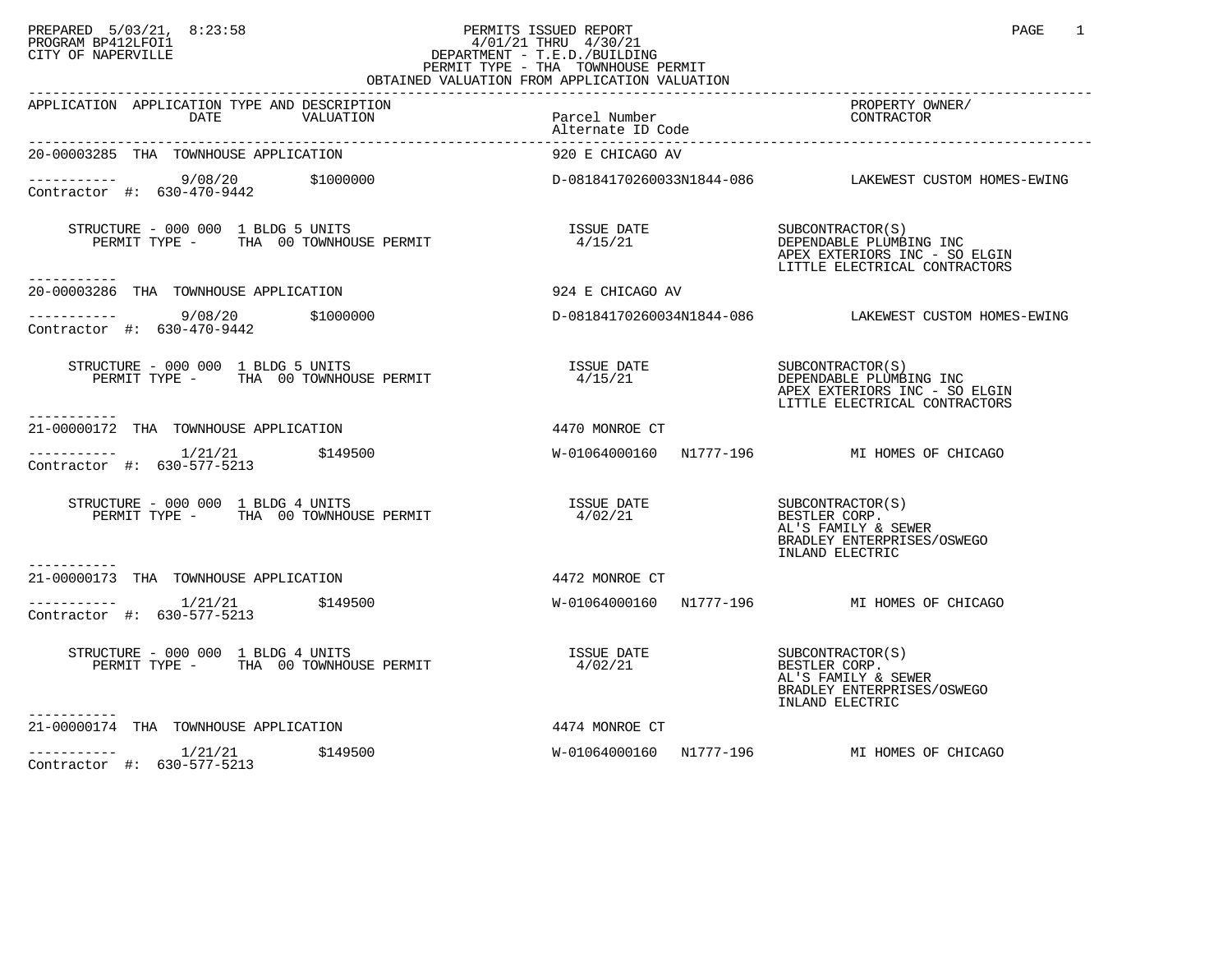## PREPARED 5/03/21, 8:23:58 PERMITS ISSUED REPORT<br>PROGRAM BP412LFOI1 PAGE 2 PROGRAM BP412LFOI1 4/01/21 THRU 4/30/21 CITY OF NAPERVILLE **Example 20** CITY OF NAPERVILLE PERMIT TYPE - THA TOWNHOUSE PERMIT

| OBTAINED VALUATION FROM APPLICATION VALUATION                               |                                                                           |                                                                                                           |  |  |
|-----------------------------------------------------------------------------|---------------------------------------------------------------------------|-----------------------------------------------------------------------------------------------------------|--|--|
| APPLICATION APPLICATION TYPE AND DESCRIPTION<br>DATE<br>VALUATION           | Parcel Number<br>Alternate ID Code                                        | PROPERTY OWNER/<br>CONTRACTOR                                                                             |  |  |
| 21-00000174 (CONTINUED)                                                     |                                                                           |                                                                                                           |  |  |
|                                                                             |                                                                           | AL'S FAMILY & SEWER<br>BRADLEY ENTERPRISES/OSWEGO<br>INLAND ELECTRIC                                      |  |  |
| 21-00000175 THA TOWNHOUSE APPLICATION                                       | 4476 MONROE CT                                                            |                                                                                                           |  |  |
| ----------- 1/21/21 \$149500<br>Contractor #: 630-577-5213                  |                                                                           | W-01064000160 N1777-196 MI HOMES OF CHICAGO                                                               |  |  |
| STRUCTURE - 000 000 1 BLDG 4 UNITS<br>PERMIT TYPE - THA 00 TOWNHOUSE PERMIT | ISSUE DATE<br>4/02/21                                                     | SUBCONTRACTOR(S)<br>BESTLER CORP.<br>AL'S FAMILY & SEWER<br>BRADLEY ENTERPRISES/OSWEGO<br>INLAND ELECTRIC |  |  |
| 21-00000511 THA TOWNHOUSE APPLICATION                                       | 4350 MONROE AV                                                            |                                                                                                           |  |  |
| $------ 2/25/21$ \$147500<br>Contractor #: 630-577-5213                     |                                                                           | W-01064000160009N1777-196 MI HOMES OF CHICAGO                                                             |  |  |
| STRUCTURE - 000 000 1 BLDG 4 UNITS<br>PERMIT TYPE - THA 00 TOWNHOUSE PERMIT | ISSUE DATE<br>4/29/21                                                     | SUBCONTRACTOR(S)<br>INLAND ELECTRIC<br>BESTLER CORP.<br>AL'S FAMILY & SEWER<br>BRADLEY ENTERPRISES/OSWEGO |  |  |
| ---------<br>21-00000512 THA TOWNHOUSE APPLICATION                          | 4352 MONROE AV                                                            |                                                                                                           |  |  |
| $---------2/25/21$ \$147500<br>Contractor #: 630-577-5213                   |                                                                           | W-01064000160009N1777-196 MI HOMES OF CHICAGO                                                             |  |  |
| STRUCTURE - 000 000 1 BLDG 4 UNITS<br>PERMIT TYPE - THA 00 TOWNHOUSE PERMIT | $\begin{array}{ll}\n \text{ISSUE} & \text{DATE} \\ 4/29/21 & \end{array}$ | SUBCONTRACTOR(S)<br>INLAND ELECTRIC<br>BESTLER CORP.<br>AL'S FAMILY & SEWER<br>BRADLEY ENTERPRISES/OSWEGO |  |  |
| 21-00000513 THA TOWNHOUSE APPLICATION                                       | 4354 MONROE AV                                                            |                                                                                                           |  |  |
| $--------$ 2/25/21<br>\$147500<br>Contractor #: 630-577-5213                |                                                                           | W-01064000160009N1777-196 MI HOMES OF CHICAGO                                                             |  |  |